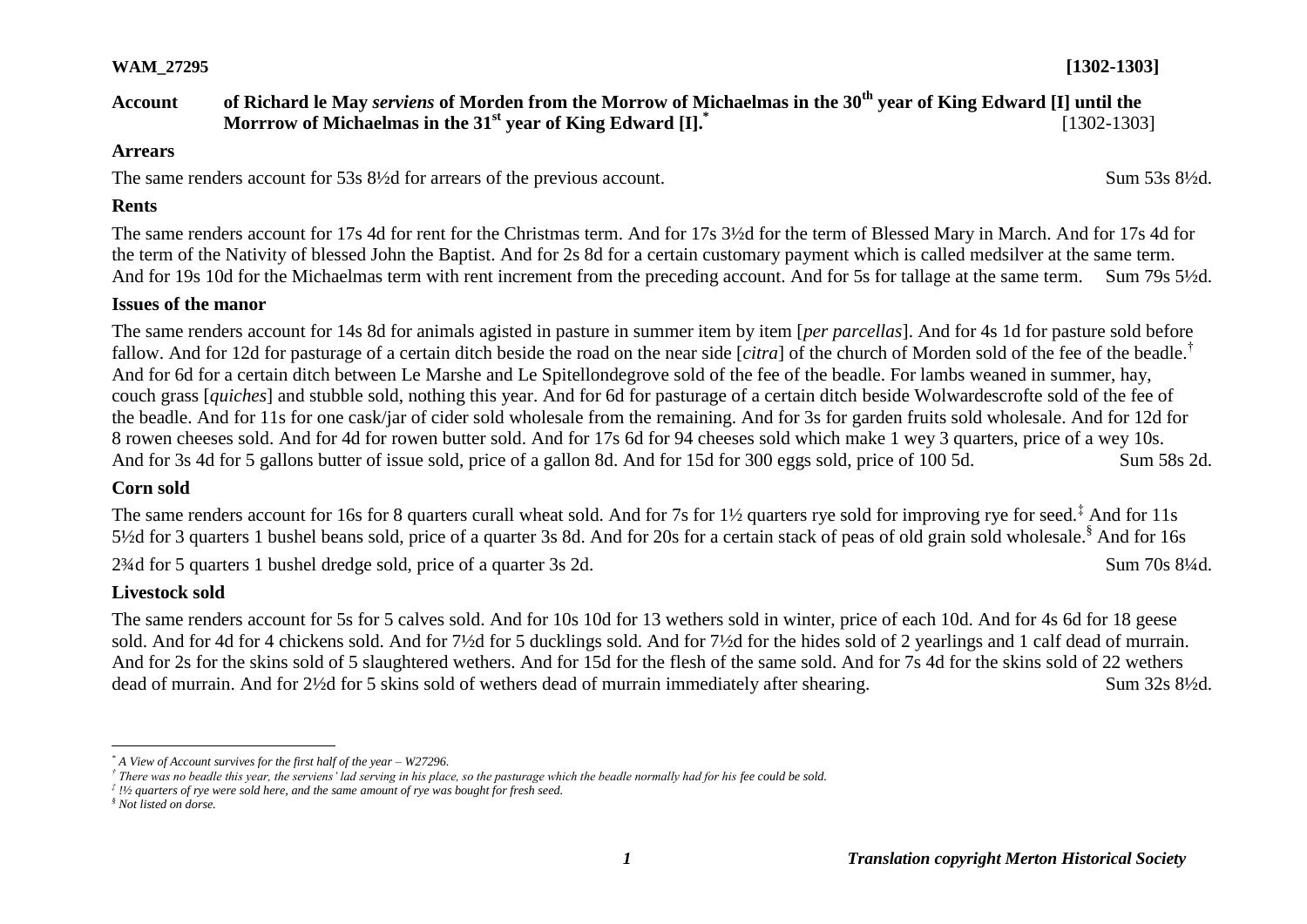#### **WAM\_27295 [1302-1303]**

#### **Fines and profits**

The same renders account for 10s 10d for the Court on the Wednesday after the feast of St Edward. And for 33s 4d for the Court on the Tuesday next after the feast of St Hilary. And for 11s 5d for the Court and View on the Monday in the feast of St Botolph. Sum 55s 7d.

#### **Sold at the audit**

The same renders account for 6d for 2 piglets sold. And for 15d for 30 chickens sold. Sum 21d.

# **Sum total of receipts £17 12s 0¾d.**

# **Expenses**

# **Rents paid**

Also in rent paid to W de Kenardele for the year 4s. Sum 4s.

## **Cost of ploughs**

In 5½ sheaves of steel bought 4s 1½d, price of a sheaf 9d. In 15 pieces of iron bought 3s 3d. In applying the said iron and steel 7s 4½d. In 6 plough feet bought 15d. In making 1 ploughshare with 1 piece of iron bought for the same 5½d. In 24 shoes bought for draught horses 12d. In 200 nails bought for the same 3d. In fitting the same 3d, viz 8 for 1d. Sum 17s 11<sup>1</sup>/2d.

# **Cost of carts**

In 1 pair wheels bought 20d. In 1 axle bought and fitted 3d. In 26 clouts bought 17½d.<sup>So much on account of marling</sup> In 200 nails bought for the same 4<del>d.</del><sup>3d.</sup> In grease bought  $6\frac{1}{2}$ d. In 2 collars bought 10d. In 1 pair traces bought 2½d. In 30 horseshoes bought 21½d. In 200 nails bought for the same 3d. In fitting the same  $3\frac{3}{4}$ d, viz 8 for 1d. Sum 7s  $6^{5}$ <sup>3</sup>/<sub>4d</sub>.

# **Costs of the mill**

In repairing the spindle of the mill with 1 piece of iron bought for the same 8½d. In 2 iron bands made and fitted to the driving-shaft of the mill with 2 pieces of iron bought for the same 11d. In 25 shot-boards bought for repairing the wall of the mill 7d. In 100 nails bought for the same 2d. In repairing 2 bills with steel bought for the same on 2 occasions 10d. In felling 1 elm for repairing the mill and other necessities 8d. In sawing the same through the middle in four places 7d. In trimming the same 21d by piece-work. In sawing 1963 feet of board of the same 14s 8½d, viz per 100 feet 9d, from which were made 71 boards of which 1 delivered to Westminster and 1 to Battersea. and 1 delivered Nicholas de Halliford by order of brother Reymund In stipend of 1 carpenter repairing the wall of the mill with 9 boards of the aforesaid elm for 3½ days 10½d. In fitting 11 boards of the same over the mill wheel 6d. In stipend of 1 carpenter fitting 11 of the same in the bed [*Lecto*]<sup>\*\*</sup> and the shaft ----- [?*Le Thilunggh*]<sup>††</sup> of the same for 4 days 10d. In stipend of 1 man roofing the mill for 3 days, with stipend of 1 man as his servant, 12d, taking per day 4d. Sum 24s 1½d.

 $\overline{a}$ *\*\* 'presumably horizontal beams used as a baseplate for the [water-]wall' – J Langdon* Mills in the Medieval Economy *(2004) p.88 note 94*

*<sup>††</sup> '*Thill' *means shaft but the exact meaning of '*Le Thilunggh' *has not been identified.*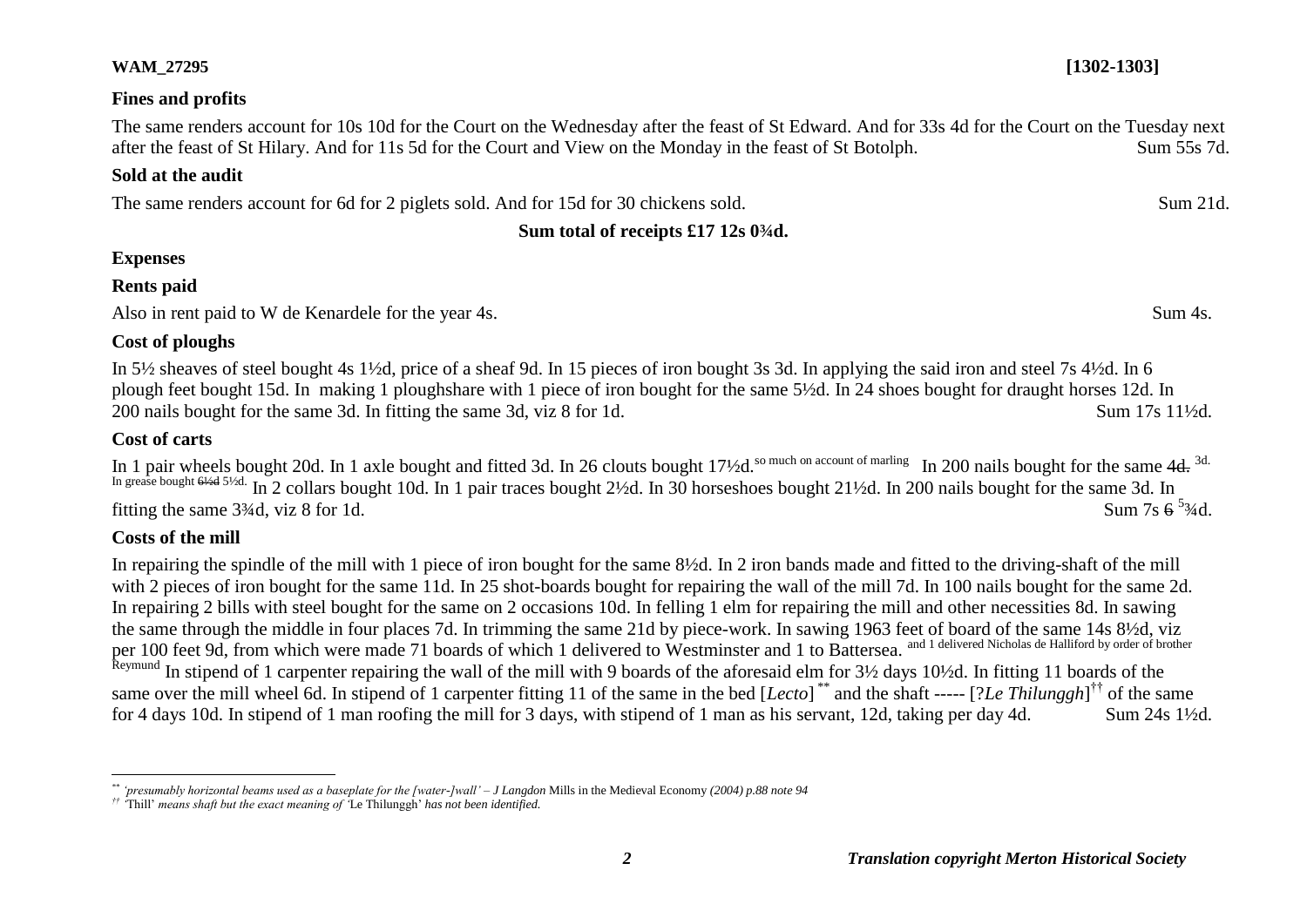#### **Building costs**

In stipend of 2 carpenters making 1 lintel [*overchip*] for the door of the solar and repairing the wall of the byre for 1 day 6d. In stipend of the same repairing the wall of the sheep-house for 1 day 6d. In 100 laths bought for the same 2½d. In 200 nails bought for the same 2d. In stipend of 1 earpenter man roofing 1 barn, hall, stable and byre for 5½ days with stipend of 1 man as his servant for the same period 22d, taking per day 4d.

Sum 3s 2½d.

## **Mowing and hoeing**

In hoeing corn 15d because the rest by labour service. Also in mowing 8½ acres meadow 3s 6½d, price of an acre 5d. Sum 4s 9½d.

#### **Harvest costs**

In fish bought for the use of 24 men reaping at 2 dry boonworks in harvest 14d. And they reaped 28 acres wheat. In fish bought for the use of 74 men reaping with the household servants at 3 boonworks 3s 6d. In meat bought for the same 6s. And they reaped 17 acres wheat, 9 acres 1 rood barley, 60 acres 1 rood oats, so much this year on account of [the service of] 1 man on behalf of 1 tenant of a certain cottage of Robert Textore. And note that [customary] labour reaps 15 acres wheat, 6 acres beans and 15 acres oats. In reaping 6 acres rye by piece-work 2s 3d, price of an acre 4½d. In reaping 6 acres barley by piece-work 3s, price of an acre 6d. In reaping 12 acres peas by piece-work 5s, price of an acre 5d. In reaping 5 acres dredge, 45 acres oats by piece-work 16s 8d, price of an acre 4d. In meat bought for the use of Thomas the *serviens* for 4 comings, Richard the *serviens*, his lad being in place of the beadle and 1 dairy worker for 8½ weeks and 1 reap-reeve for 6 weeks 4s 9d. In ale bought for the same nothing because from stock. In fish bought for the same 3s 2d. In expenses of the 5 aforesaid, 6 household servants, 1 stacker, 1 smith and 2 millers for 'harvest goose' 22½d. In candles bought 3d. Sum 47s 7½d.

## **Petty expenses**

In 3 bushels salt bought 12d. In sheep-salve bought 13d. In stipend of 2 women cleaning wheat at sowing for 10 days 15d, each of them taking per day ¾d. In expenses of 13 household servants for Christmas and Easter Days 3s 3d. In 1 sieve bought 1¼d. In 1 piece of iron bought for a spade 2d. In felling and sawing 1 tree at Penge for firewood and other household necessities 8d. In forage bought of the rectory barn 2s 6d. In expenses of 13 customary tenants carrying the lord's dung for 3 days for one meal 1s 2d[?] <sup>19½d less this year because of the cheap grain In hay bought of</sup> John Wipsnade 16d. In 4 hurdles bought for the sheepfold 5d. In washing and shearing 37 sheep 3¾d, viz 10 for 1d. In pruning and repairing vines 2d. In tithe of 5 calves sold 6d. In tithe of garden fruits sold 3½d. In drying 4 quarters malt 4d. In 1 ell of linen cloth bought for the dairy 3d. In rennet  $[coagula]$  bought for the same  $1\frac{1}{2}d$ . Sum 25s 11d. 15s 41/2d

# **Fee of the** *Serviens*

In fee of Thomas the *serviens* for the year 8s. Sum 8s.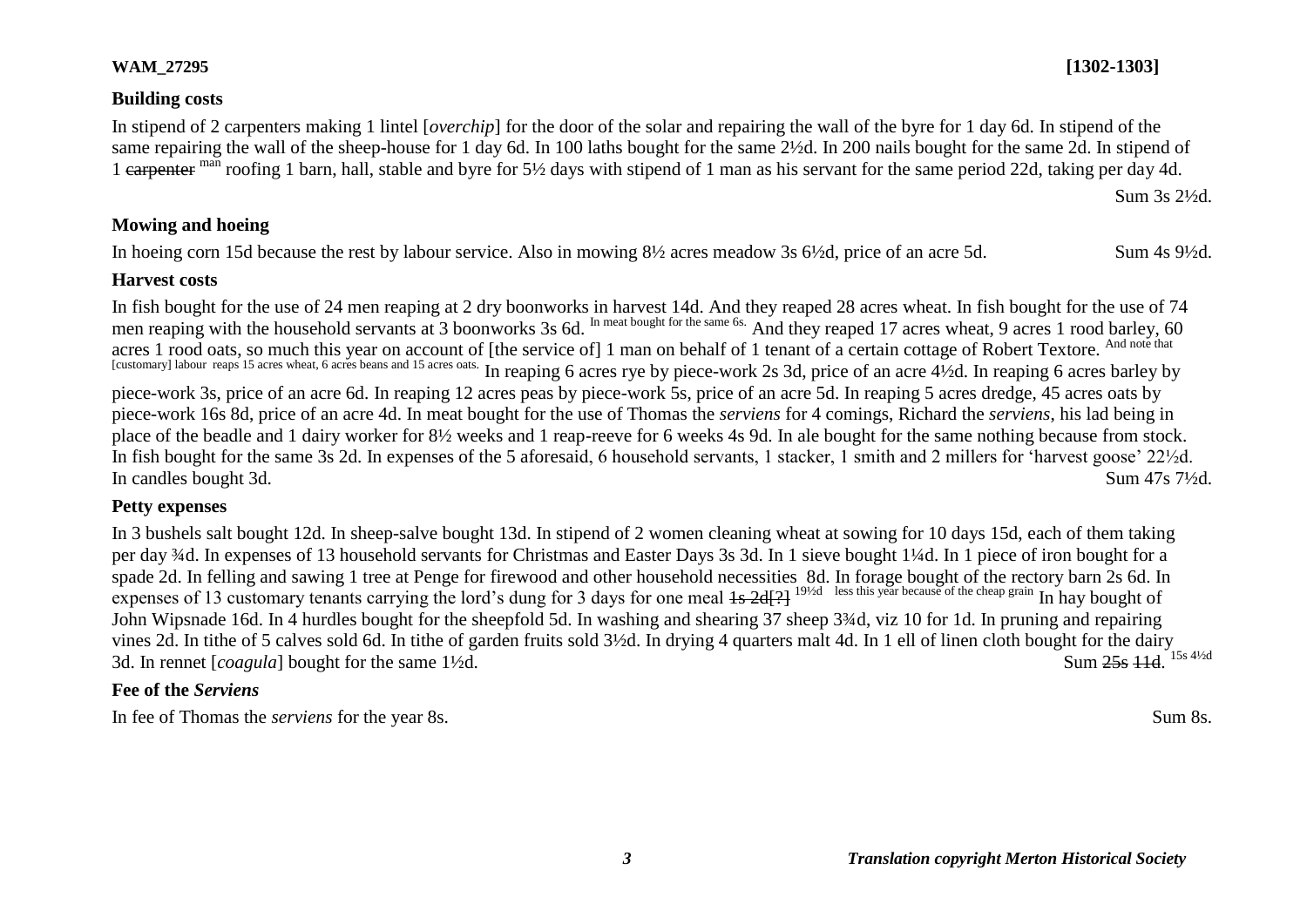#### **Stipends**

In stipend of Richard *serviens* for the year 13s 4d. In stipend of 4 servant ploughmen and 1 carter for the year 22s 6d. In stipend of 1 dairy worker and 1 shepherd for the year 7s. In stipend of 1 cowman for the year 2s 6d. In stipend of 1 reap-reeve in harvest 3s. In stipend of 1 stacker in harvest 3s. In stipend of 1 lad of Richard the *serviens* being in place of the beadle this year 5s. Sum 56s 4d.

#### **Threshing**

In threshing 46½ quarters wheat, 13½ quarters curall, 5 quarters rye  $\frac{44s}{544d}$ ,  $\frac{12s}{9}$  oviz 9 bushels for  $3d$ .  $\frac{2}{2d}$  In threshing 24 quarters barley, 6 quarters 1 bushel beans 4s  $\frac{51}{2}d$ ,  $\frac{1}{4}d$  viz 9 bushels for  $2d$ .  $\frac{1}{2}d$ ; In threshing 7 quarters 1 bushel dredge 73/4d, viz 9 bushels for 1¼d. In threshing 101 quarters ½ bushel oats 7s 5¾d, viz 9 bushels for 1d. In winnowing half the total said corn by piece-work, with half of 5 quarters 6 bushels peas threshed by servants, 23¼d, viz 4 quarters per 9 bushels for 1d. Sum 28s 1d 26s 21/2d

#### **Corn bought**

In 2 quarters <sup>1</sup>/<sub>2</sub> bushel wheat bought for harvest expenses 8s 3d. In 1<sup>1</sup>/<sub>2</sub> quarters rye bought <sup>for seed</sup> 7s 6d, price of a quarter 5s. In 1 quarter 2<sup>1</sup>/<sub>2</sub> bushels rye bought <sup>for harvest expenses</sup> 4s 4½d. In 4 quarters oats bought 8s. Sum 28s 1½d.

## **Livestock bought**

In 4 wethers bought after shearing 4s 4d. Sum 4s 4d.

#### **Expenses of visitors**

In expenses of brothers R de Hadham and R de Wenlok 3s by 1 tally. In expenses of brother Reymund and other fellows 8s 1½d by 3 tallies.

#### **Foreign expenses**

In ferrying corn at Lambeth on 3 occasions 6d, because the rest by customary tenants.<sup>§§</sup> In 12 quarters oats carried from Battersea as far as Westminster by water for fear of [*pro timore*] the king's minister 4d. Sum 10d.

#### **Deliveries**

Also delivered to brothers Jordan and W de Arkesden 20s by Also delivered to brothers Jordan and R de Aldenham 25s by 1 tally. Sum 25s. Sum of all expenses and deliveries £14 4s 6¼d. And so he owes 67s 6½d.

 $\overline{a}$ 

# **WAM\_27295 [1302-1303]**

Sum 11s 1½d.

*<sup>‡‡</sup>This doesn't seem right.*

*<sup>§§</sup> The half-yearly View of Account (W27296) listed 10d on 5 occasions.*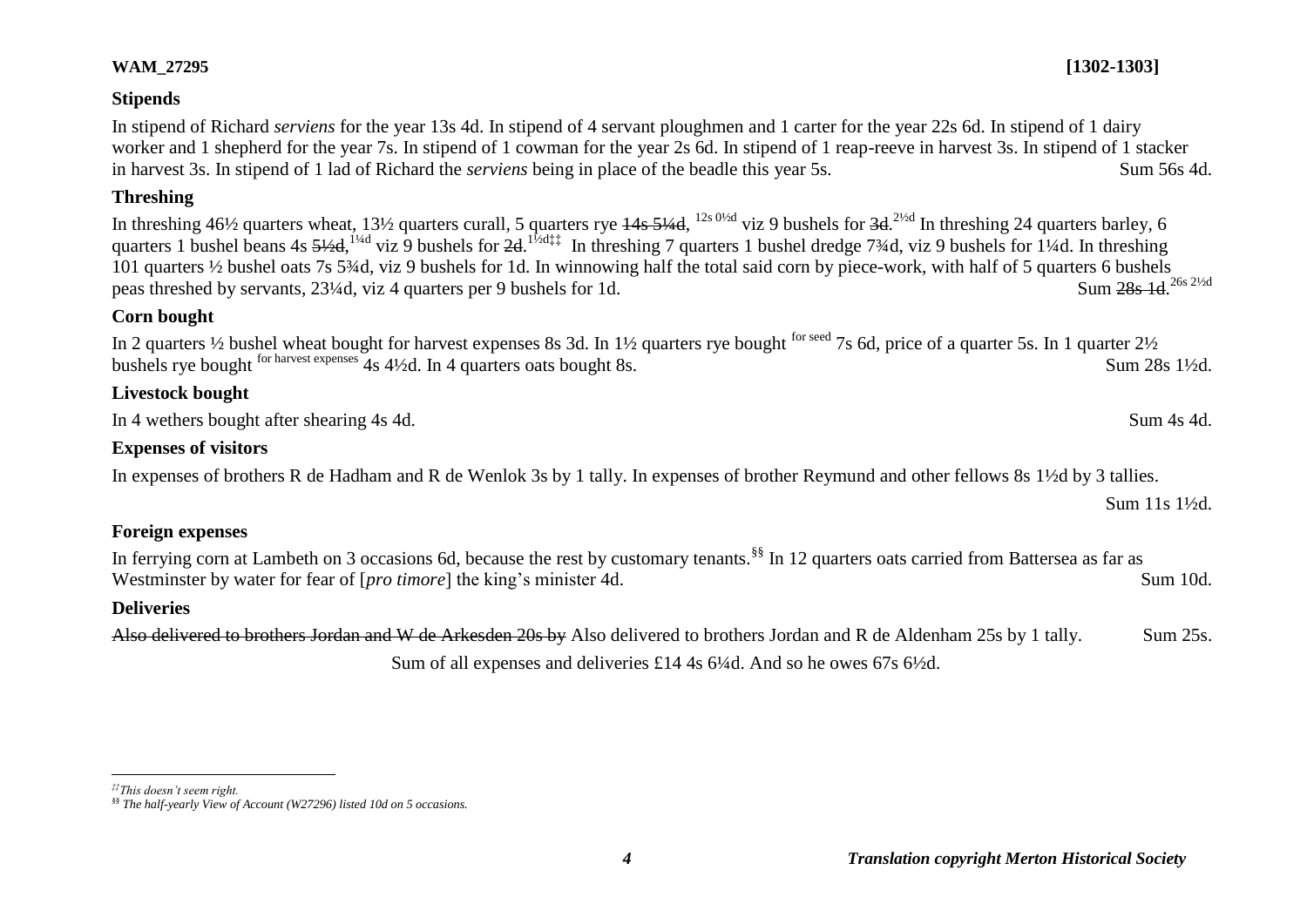## **WAM\_27295 [1302-1303]**

# *DORSE*

# **Issues of the Grange**

| Wheat<br>2-fold plus 10 quarters | The same renders account for 46½ quarters wheat, 13½ quarters curall of the same by piece-work by 1 tally. And for 2 quarters<br>$\frac{1}{2}$ bushel of purchase. Sum 62 quarters $\frac{1}{2}$ bushel.                                                                                                                                                                                                                                                                                                                                                                                                                                                                                                                                                                                                |
|----------------------------------|---------------------------------------------------------------------------------------------------------------------------------------------------------------------------------------------------------------------------------------------------------------------------------------------------------------------------------------------------------------------------------------------------------------------------------------------------------------------------------------------------------------------------------------------------------------------------------------------------------------------------------------------------------------------------------------------------------------------------------------------------------------------------------------------------------|
| Of which                         | In sowing over 110 acres, 27 <sup>1</sup> / <sub>2</sub> quarters, viz over the acre 2 bushels. In livery of Richard the <i>serviens</i> for the year except 8 <sup>1</sup> / <sub>2</sub><br>weeks in harvest 5 quarters 3½ bushels, taking per week 1 bushel. In household expenses in harvest ½ quarter. In expenses as<br>regards harvest boonworks 1 quarter 1 bushel. In making maslin for servants' livery 5 <sup>1</sup> / <sub>2</sub> quarters curall. Also delivered to<br>brother Jordan keeper of the granary at Westminster 13 quarters by 1 tally. Also delivered to Roger de Appelbi sheriff of<br>Middlesex 1 quarter by writ [bre] in the treasury [in bursa] with the counterpart of brother Reymund for his expenses. In sale 8<br>quarters curall. Sum as above. And none remains. |
| <b>Rye</b>                       | The same renders account for 5 quarters rye threshed by piece-work by 1 tally. And for 2 quarters 6½ bushels of purchase. Sum                                                                                                                                                                                                                                                                                                                                                                                                                                                                                                                                                                                                                                                                           |
| $2\frac{1}{2}$ -fold             | 7 quarters $6\frac{1}{2}$ bushels.                                                                                                                                                                                                                                                                                                                                                                                                                                                                                                                                                                                                                                                                                                                                                                      |
| Of which                         | In sowing over 6 acres, 1 <sup>1/2</sup> quarters, viz over the acre 2 bushels. In expenses of haymaking 1 bushel. In expenses as regards<br>harvest boonworks 1 quarter 2 bushels. In household expenses in harvest 1/2 quarter. In making maslin for servants' livery 2<br>quarters $7\frac{1}{2}$ bushels. In sale $1\frac{1}{2}$ quarters. Sum as above. And none remains.                                                                                                                                                                                                                                                                                                                                                                                                                          |
| <b>Barley</b>                    | The same renders account for 24 quarters barley threshed by piece-work by 1 tally.                                                                                                                                                                                                                                                                                                                                                                                                                                                                                                                                                                                                                                                                                                                      |
| 4-fold minus 3 quarters          |                                                                                                                                                                                                                                                                                                                                                                                                                                                                                                                                                                                                                                                                                                                                                                                                         |
| Of which                         | In sowing over 18 acres 1 rood, 9 quarters 1 bushel, viz over the acre $\frac{1}{2}$ quarter. In mixing with dredge for seed $\frac{1}{2}$ quarter. In<br>making maslin for servants' livery 1 quarter 6 bushels. In making malt 2 quarters. Also delivered to brother Jordan keeper of the<br>granary 10 quarters 5 bushels by tally. Sum as above. And none remains.                                                                                                                                                                                                                                                                                                                                                                                                                                  |
| <b>Beans</b>                     | The same renders account for 6 quarters 1 bushel beans threshed by piece-work by 1 tally.                                                                                                                                                                                                                                                                                                                                                                                                                                                                                                                                                                                                                                                                                                               |
| 2-fold, 1 bushel more            |                                                                                                                                                                                                                                                                                                                                                                                                                                                                                                                                                                                                                                                                                                                                                                                                         |
| Of which                         | In planting over 6 acres, 3 quarters, viz over the acre 1/2 quarter. In sale 3 quarters 1 bushel. Sum as above. And none remains.                                                                                                                                                                                                                                                                                                                                                                                                                                                                                                                                                                                                                                                                       |
| Peas                             | The same renders account for 5 quarters 6 bushels peas threshed by servants by 1 tally.                                                                                                                                                                                                                                                                                                                                                                                                                                                                                                                                                                                                                                                                                                                 |
| 2-fold minus 2 bushels           |                                                                                                                                                                                                                                                                                                                                                                                                                                                                                                                                                                                                                                                                                                                                                                                                         |
| Of which                         | In sowing over 12 acres, 3 quarters, viz over the acre 2 bushels. In making maslin for servants' livery 2 quarters 2 bushels. In<br>fattening pigs for stock $\frac{1}{2}$ quarter. Sum as above. And none remains.                                                                                                                                                                                                                                                                                                                                                                                                                                                                                                                                                                                     |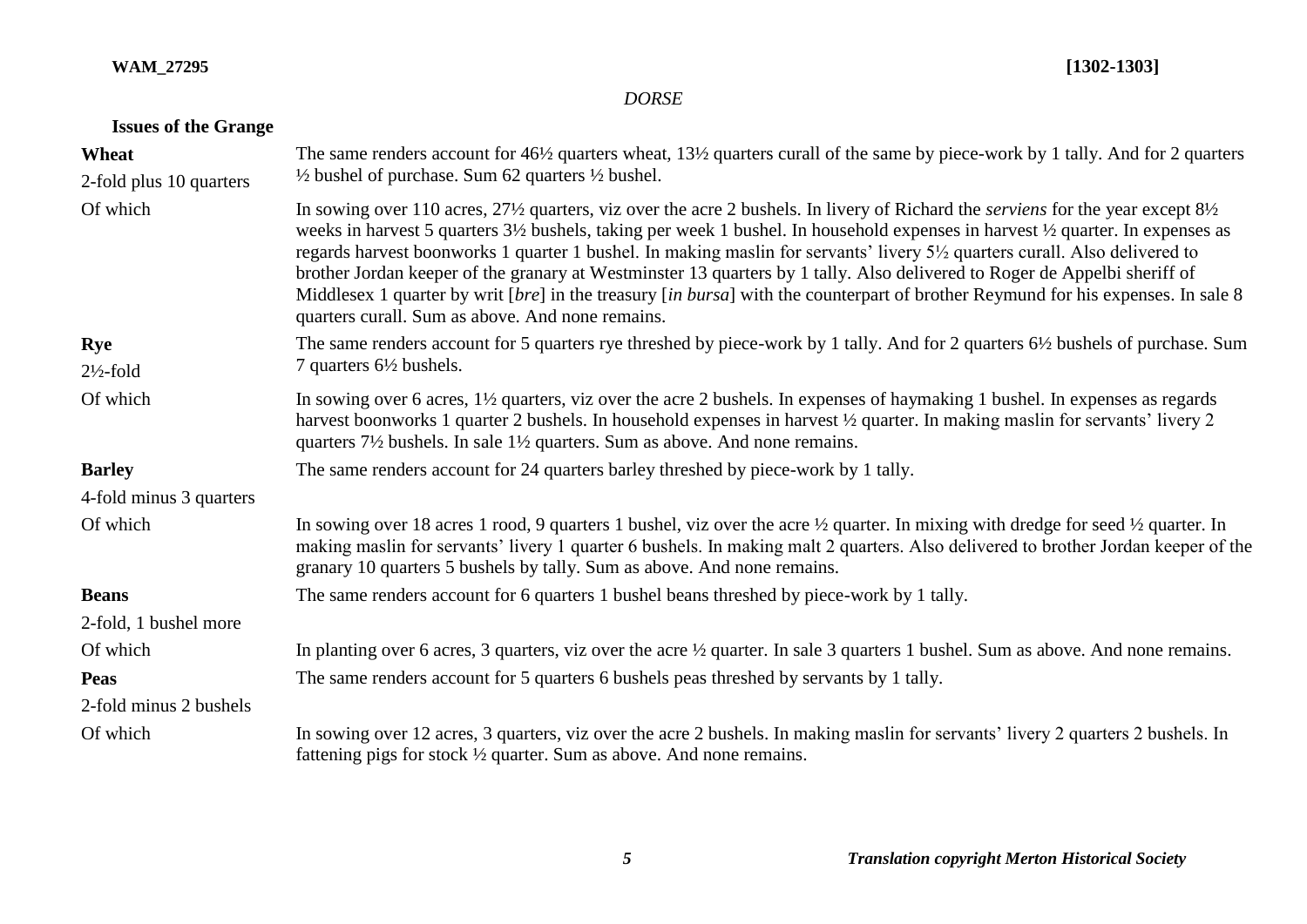| <b>WAM_27295</b>                                  | $[1302 - 1303]$                                                                                                                                                                                                                                                                                                                                                                                                                                                                                                                                                                                                                                                                                                                                                                                                                                                           |
|---------------------------------------------------|---------------------------------------------------------------------------------------------------------------------------------------------------------------------------------------------------------------------------------------------------------------------------------------------------------------------------------------------------------------------------------------------------------------------------------------------------------------------------------------------------------------------------------------------------------------------------------------------------------------------------------------------------------------------------------------------------------------------------------------------------------------------------------------------------------------------------------------------------------------------------|
| <b>Dredge</b><br>3-fold minus 3 bushels           | The same renders account for 7 quarters 1 bushel dredge threshed by piece-work by 1 tally. And for 1/2 quarter barley mixed for<br>seed. Sum 7 quarters 5 bushels.                                                                                                                                                                                                                                                                                                                                                                                                                                                                                                                                                                                                                                                                                                        |
| Of which                                          | In sowing over 5 acres, 2½ quarters. In sale 5 quarters 1 bushel. Sum as above. And none remains.                                                                                                                                                                                                                                                                                                                                                                                                                                                                                                                                                                                                                                                                                                                                                                         |
| Oats                                              | The same renders account for 2 quarters $5\frac{1}{2}$ bushels oats of the remaining. And for 101 quarters $\frac{1}{2}$ bushel oats threshed by                                                                                                                                                                                                                                                                                                                                                                                                                                                                                                                                                                                                                                                                                                                          |
| 2-fold minus 8 quarters $3\frac{1}{2}$<br>bushels | piece-work by 1 tally. And for 10½ quarters estimated in sheaves for ox fodder. And for 4 quarters of purchase. Sum 118<br>quarters 2 bushels.                                                                                                                                                                                                                                                                                                                                                                                                                                                                                                                                                                                                                                                                                                                            |
| Of which                                          | In sowing over 120 acres 1 rood, 60 quarters 1 bushel, viz over the acre 1/2 quarter. In making meal for the year 2 quarters. In<br>fodder for 2 carthorses from Michaelmas until St Germain's day for 240 nights 15 quarters, taking per night 1/2 bushel. In fodder<br>for 4 draught horses from Christmas Eve until the day of St John before the Latin Gate for 134 nights, 4 quarters 1½ bushels,<br>taking per night 1 peck. In ox fodder by estimation in sheaves 10½ quarters. In making malt 2 quarters. In fattening swans 2<br>bushels. In fattening geese 1½ bushels 1 peck. In expenses of brother Reymund and other fellows 7½ bushels 1 peck by 4<br>tallies. In expenses of Thomas the <i>serviens</i> for his coming 1 quarter by tally. Also delivered to brother Jordan keeper of the<br>granary 22 quarters by tally. Sum as above. And none remains. |
| <b>Servants' livery</b>                           | The same renders account for 5½ quarters curall wheat, 2 quarters 7½ bushels rye, 1 quarter 6 bushels barley, 2 quarters 2<br>bushels peas made. And for 26 quarters 3 bushels multure of issue of the mill by tally. Sum 38 quarters 6½ bushels.                                                                                                                                                                                                                                                                                                                                                                                                                                                                                                                                                                                                                         |
| Of which                                          | In livery of 1 carter and 4 servant ploughmen for the year, 26 quarters, each taking a quarter per 10 weeks. In livery of 1<br>shepherd for the same period and 1 dairy worker except 8 <sup>1</sup> / <sub>2</sub> weeks in harvest, 7 quarters 7 <sup>1</sup> / <sub>2</sub> bushels, each taking a quarter per<br>12 weeks. In livery of 1 cowman for the year 3 quarters 5½ bushels, taking a quarter per 14 weeks. In livery of 1 harrower for 6<br>weeks, 3 bushels. In livery of 1 stacker, the same doing other works, from the feast of blessed Peter ad Vincula until<br>Michaelmas 6 <sup>1</sup> / <sub>2</sub> bushels. Sum as above. And none remains.                                                                                                                                                                                                      |
| <b>Malt</b>                                       | The same renders account for 2 quarters barley malt, 2 quarters oat malt made. And for 2 bushels of increment of barley malt.                                                                                                                                                                                                                                                                                                                                                                                                                                                                                                                                                                                                                                                                                                                                             |
|                                                   | Sum 4 quarters 2 bushels. And the whole accounted in household expenses in harvest. And none remains.                                                                                                                                                                                                                                                                                                                                                                                                                                                                                                                                                                                                                                                                                                                                                                     |
|                                                   | $T$ is $T$ on $\Omega$ or $\tau$                                                                                                                                                                                                                                                                                                                                                                                                                                                                                                                                                                                                                                                                                                                                                                                                                                          |

#### **LIVESTOCK**

| <b>Horses</b>         | The same renders account for 2 horses from the remaining. And there remain 2 horses.                                                                                                  |
|-----------------------|---------------------------------------------------------------------------------------------------------------------------------------------------------------------------------------|
| <b>Draught horses</b> | The same renders account for 4 draught horses from the remaining. And for 1 mare received from Roger reeve of Battersea by tally.<br>Sum 5. And there remain 5, of which 1 is a mare. |
| Oxen                  | The same renders account for 18 oxen from the remaining. And for 1 for heriot of John Edward. Sum 19. And there remain 19.                                                            |
|                       | Cows (cow sold for 4s 5d.) The same renders account for 6 cows from the remaining. And there remain 6.                                                                                |
| <b>Bulls</b>          | The same renders account for 1 bull from the remaining. And there remains 1.                                                                                                          |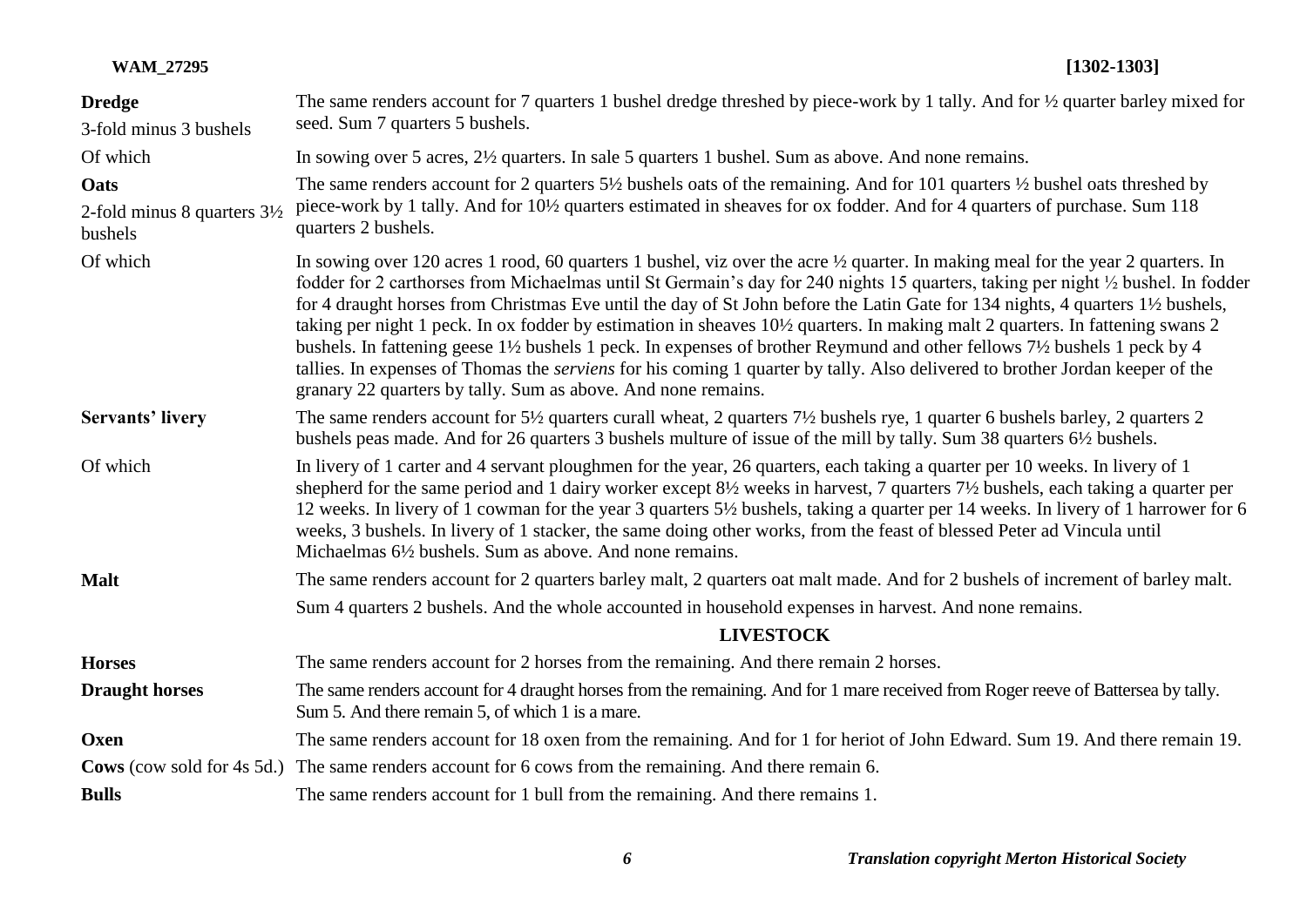| <b>Steers</b>    | The same renders account for 2 steers from the remaining. And there remain 2.                                                                                                                                                                                    |
|------------------|------------------------------------------------------------------------------------------------------------------------------------------------------------------------------------------------------------------------------------------------------------------|
| <b>Heifers</b>   | The same renders account for 2 heifers from the remaining. And there remain 2.                                                                                                                                                                                   |
| <b>Bullocks</b>  | The same renders account for 1 bullock from the remaining. And there remains 1.                                                                                                                                                                                  |
| <b>Yearlings</b> | The same renders account for 2 yearlings from the remaining. And accounted in murrain. And none remains.                                                                                                                                                         |
| <b>Calves</b>    | The same renders account for 6 calves of issue. Sum 6.                                                                                                                                                                                                           |
| Of which         | In murrain 1. In sale 5. Sum as above. And none remains.                                                                                                                                                                                                         |
| <b>Wethers</b>   | The same renders account for 77 wethers from the remaining. And for 4 of purchase after shearing. Sum 81.                                                                                                                                                        |
| Of which         | In slaughter before shearing 5. In murrain before shearing 22. In murrain after shearing 5. In sale before shearing 13. Sum 45. And<br>there remain 36.                                                                                                          |
| <b>Pigs</b>      | The same renders account for 1 sow, 7 yearling hoggets added, from the remaining. Sum 8.                                                                                                                                                                         |
| Of which         | In murrain 1. And there remain 7, of which 1 is a sow.                                                                                                                                                                                                           |
| <b>Piglets</b>   | The same renders account for $35$ piglets of issue, and no more because the piglets were dropped at Battersea.                                                                                                                                                   |
| Of which         | In tithe 1, with tithe of 7 piglets from the previous year not tithed. In sale at the audit 2. And there remain 2.                                                                                                                                               |
| <b>Swans</b>     | The same renders account for 5 swans from the remaining.                                                                                                                                                                                                         |
| Of which         | In murrain 1. And there remain 4.                                                                                                                                                                                                                                |
| <b>Geese</b>     | The same renders account for 6 geese from the remaining, of which 4 are breeding females. And for 20 of issue. Sum 26.                                                                                                                                           |
| Of which         | In tithe 2. In murrain 1 breeding female. In expenses of brother Reymund 1 by tally. In sale 18. Sum 22. And there remain 4, of<br>which 3 are breeding females.                                                                                                 |
| <b>Capons</b>    | The same renders account for 10 capons from the remaining. And for 6 made. Sum 16.                                                                                                                                                                               |
| Of which         | In expenses of brother Reymund 1 by tally. Also taken by the lord king's falconer 3 by tally. Sum 4. And there remain 12.                                                                                                                                        |
| <b>Hens</b>      | The same renders account for 1 cock, 8 hens from the remaining. And for 10 from rent. And for $20^{-50}$ chickens of issue. Sum $39^{69}$                                                                                                                        |
| Of which         | In making capons 6. In expenses of brother Reymund 3 hens, 6 chickens, by 2 tallies. Also delivered to brother Ralph de Morden<br>10 by 1 tally. In sale 4 chickens. In sale at the audit 30. Sum 29. <sup>59</sup> And there remain 1 cock, 5 hens, 4 chickens. |
| <b>Ducks</b>     | The same renders account for 11 ducks from the remaining. And for 5 of issue. Sum 16.                                                                                                                                                                            |
| Of which         | In slaughter by the oxen in the byre 1. In sale 5. Sum 6. And there remain 10, of which 4 are drakes [madlards].                                                                                                                                                 |